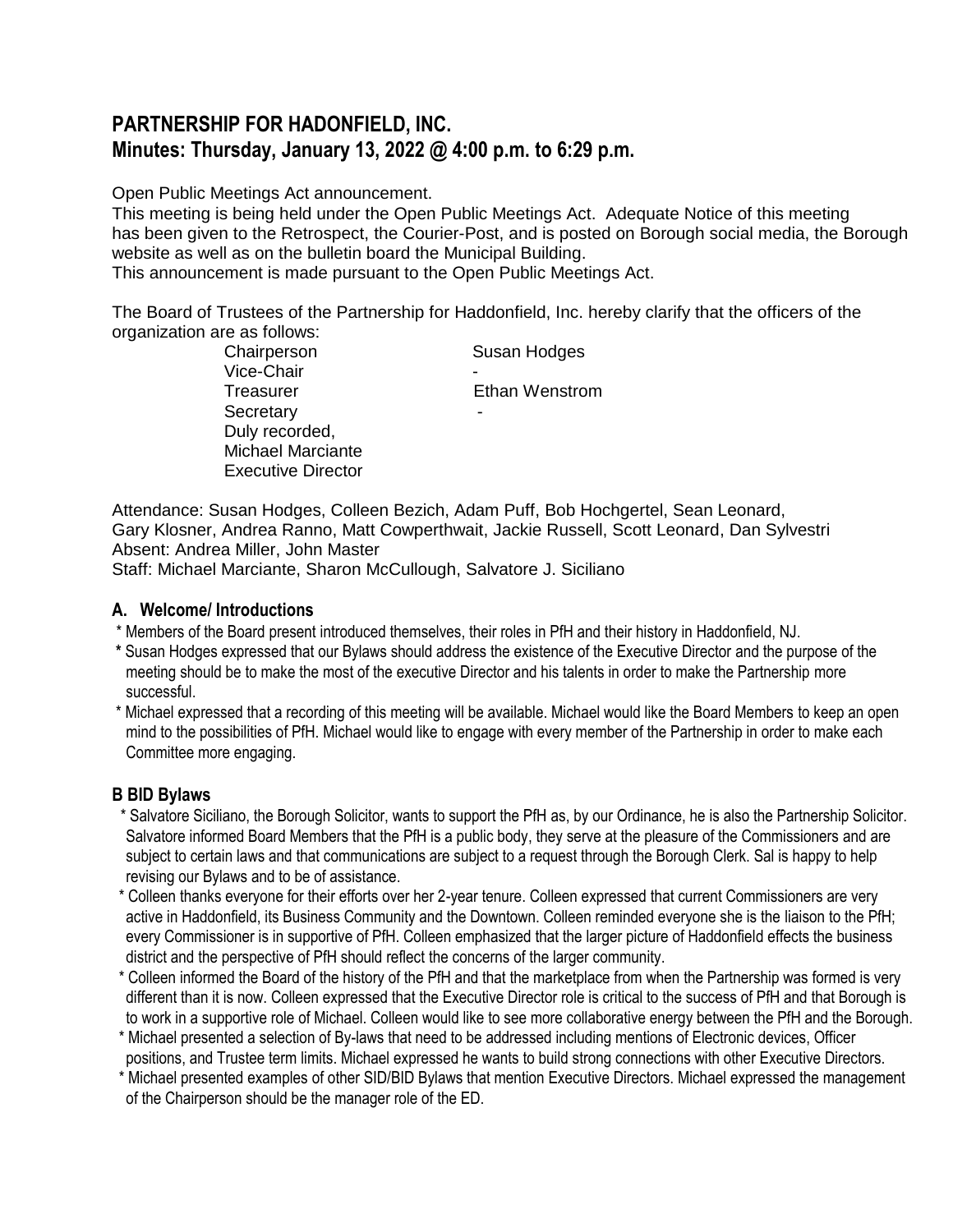\* Michael challenged the Board members on how they can be more involved in the PfH in order to ensure success. \*Colleen pointed out that Committee Chairs and members are to be voted on every year; as per the Bylaws. Colleen suggested and requested Board Members to pick 1-2 Committees to serve and that the Agenda for January's meetings should include the nomination for Committees Chairs/ members for January's meetings. Colleen invited Board members to discuss/ meet (in gatherings under 6 people) to discuss interest/ nominations.

## **Administration**

- \* Susan moved to make appropriate changes to the Bylaws regarding the Solicitor, Electronic Meetings, Meeting notices.
- \* Susan and Colleen clarified that they and John Master are the only members. Sharon McCullough clarified that the Administration is composed of the Chairperson, the Commissioner and the Chairs of Sub-Committee. Colleen instructed Michael circulate the Ordinance. Colleen suggested changing the classification of members to reflect

modern occupations of Board Members and the membership qualifications. \*Michael suggested the Administration should manage the Executive Director, Executive Director's budget, and all forms of

communication (Constant Contact, Dropbox, Survey Monkey) to centralized communications and changing the name to the Executive Committee. Michael's suggestions can be found in his presentation. Michael will follow up with Admin Committee about implementing these ideas.

## **Professionals**

 \* Matthew Cowperthwait offered the history of the Professionals Committee and the challenges with COVID19 and informed the Board that nothing is planned for 2022. Michael offered to used ticket registration websites to track attendance and success of the Committee. Michael also wants to drive revenue, utilize experience driven events. Adam Puff agreed to the suggested changes, including changing the name to Networking Committee. Matthew Cowperthwait agreed to the name change.

\*Sean Leonard expressed that redirecting money from Professionals to Marketing to revitalize the events and that the Professionals event struggled even before COVID. Michael agreed the Marketing of Professionals needs to be addressed, perhaps centralizing communications inside the Admin Committee. Colleen agreed with rebranding and emphasized that Professionals is cliquish, repetitive and inconvenient. Colleen agreed data-capture, bolstering attendance, driving revenue and impacting businesses should be the action items for Professionals.

\* Gary Klosner wished to verify criticism of Professionals and emphasized the importance of validating reception; Michael agreed survey/ data-capture are key validating the reception of events. Susan agreed to rebranding but expressed the Professionals was otherwise well attended but disagreed of merging Professionals with another committee. Colleen finished with emphasizing the creation of new networking events (virtual and in person) and the collaborative effort of all Board Members.

## **Retail Retention and Recruitment**

 \* Susan addressed Michael's role in the Committee and wanted to emphasize the importance of tracking the success of grants. Michael noted that Retention is in good standing and emphasized how the Committee should be used to streamline communications to address challenges for businesses. Michael proposed redirecting efforts of the Committee.

\* Andrea Ranno volunteered to be involved in the Committee. Andrea expressed that, as a business owner, many owners aren't aware of grants available to them and suggested taking a look at making information available.

 \* Michael suggested utilizing the Committee to support special endeavors of businesses and that PfH should cater to the unique endeavors of the businesses.

\* Sean Leonard expressed that Committee should move away from Recruitment and more on Retention. Some challenges over his 13-year tenure is that Recruitment has made mistakes on new, but repetitive, businesses. Sean brought up the legality of offering grants to businesses; Sal addressed his concerns.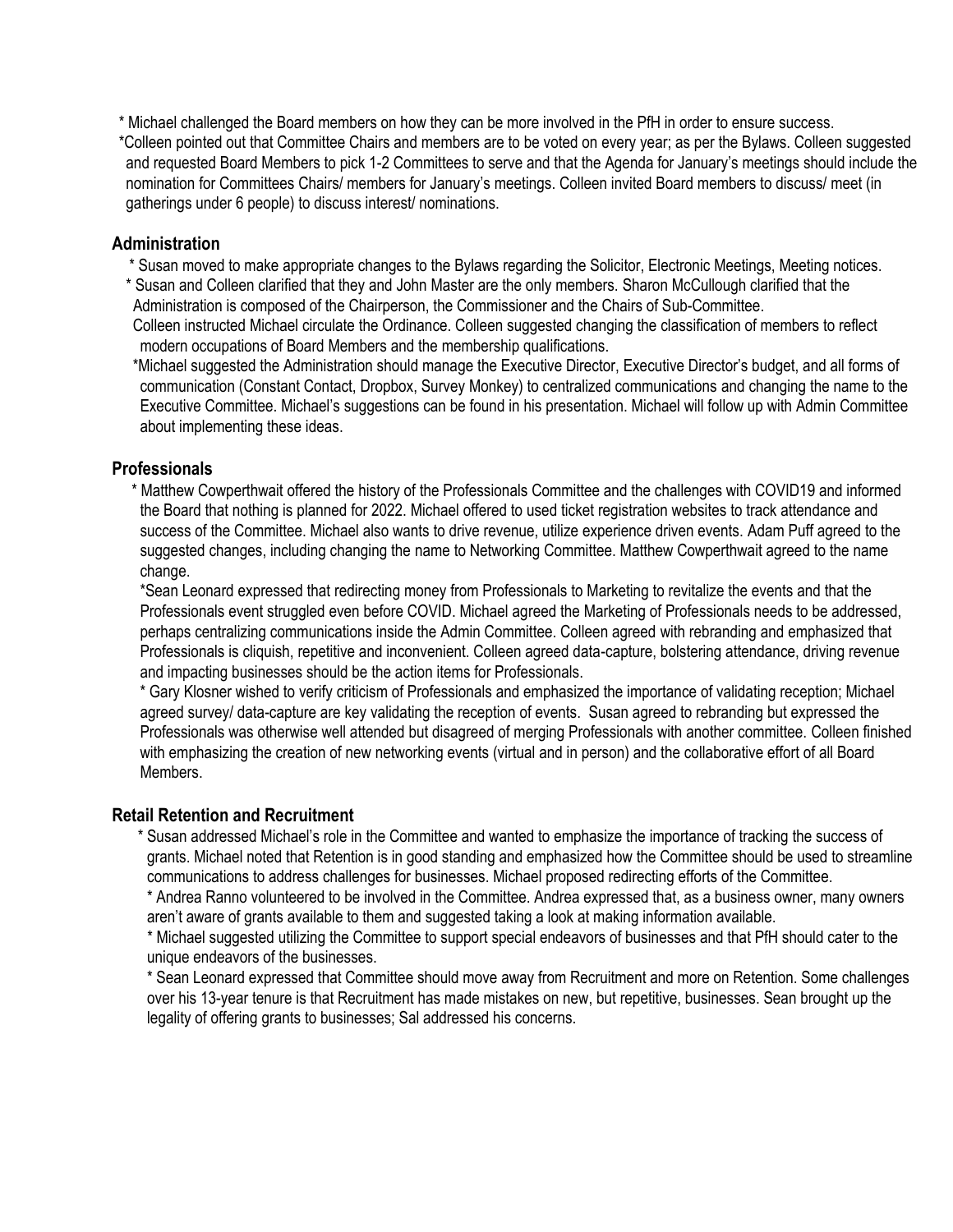## **Marketing**

## **Events**

 \* Sean Leonard offered a history to events he thought were successful. He emphasized that experiential events were the most successful and suggested lowering the number of events to create larger events and utilizing King's Court more and drive larger crowds. Sean also suggested acquiring a liquor license. Bob Hochgertel countered that the idea would go against Sean's sentiment about Retention.

\* Bob expressed the need for Experiential Events, citing the success of the events in Medford, NJ; the site of his brewery's other location. Bob circled back to the Bylaws: pointing out that the Commissioners involvement, the new Executive Director, expressing the opportunity to change the Bylaws to address the hierarchy within PfH to streamline the pipeline of experiential events.

\*Susan agreed the need with hosting more experiential events and addressing the By-Laws. Susan expressed that her vision is the Committees give direction to the Executive Director and they implement that direction. Matthew Cowperthwait agreed to bringing Michael into all Committees and to work together to let Michael be the point person.

\* Susan expressed implementing the Social Media Policy and to decipher on what's needed from third-parties. Susan's action items: Committees figure how to work with Michael, how to operate with the Executive Director and how we can improve the Downtown/ Haddonfield.

\* Colleen expressed that the current model for events is non-inclusive, not the in line with the Commissioner's vision, and would like a process to evaluate new ideas, to be open to new ideas and to be collaborative. Colleen suggested currently planned events may not be as experiential and emphasized the need for collaborative events; which involved coordination of the Borough. Colleen finished that new Events need to be in coordination with the Borough, brought to the entire Board and need to have their success tracked.

\* Adam inquired if any items can be acted upon today. Michael clarified items can be voted at the next meeting. Michael listed a calendar of events on his Agenda.

\* Colleen listed some action items for all Board Members: Review and Comment on the Bylaws, Review the Ordinance, send comments to Michael, sign up for Committees and make a calendar for what is 23' going to look like? Colleen added Board Members should express interests in taking the roles of Treasurer and Secretary to be in supportive capacities of the Executive Director and Accountants.

\* Susan iterated with have meeting on January 26 and the items above will be on the Agenda.

\* Michael expressed the challenges of coordinating events in a short window and asked if a Marketing Committee was necessary because of his experience. Michael suggested having more of a collaborative effort and having more participation from Board Members.

## **Visual Enhancements (**

 \* Michael expressed the need for permanent Visual Enhancements and bolstering the budget for the Committee. Michael shared that businesses in town might be interested in participating in Visual Enhancements and tying it in with Retail/ Retention.

**\*** Sean agreed that seeing an inflow of Budget and working with Business owners in order to drive more experiential events.

 \*Sharon McCullough invited Sean and the Visual Enhancement Committee to coordinate with the Commissioners and the Borough to improve Visual Enhancements. Scott Leonard clarified the items to discuss with the Borough (seating, sidewalks, etc.)

 \* Colleen offered ideas on grant applications, coordinating with Borough officials, and working towards acquiring Ambassadors to improve Visual Enhancements.